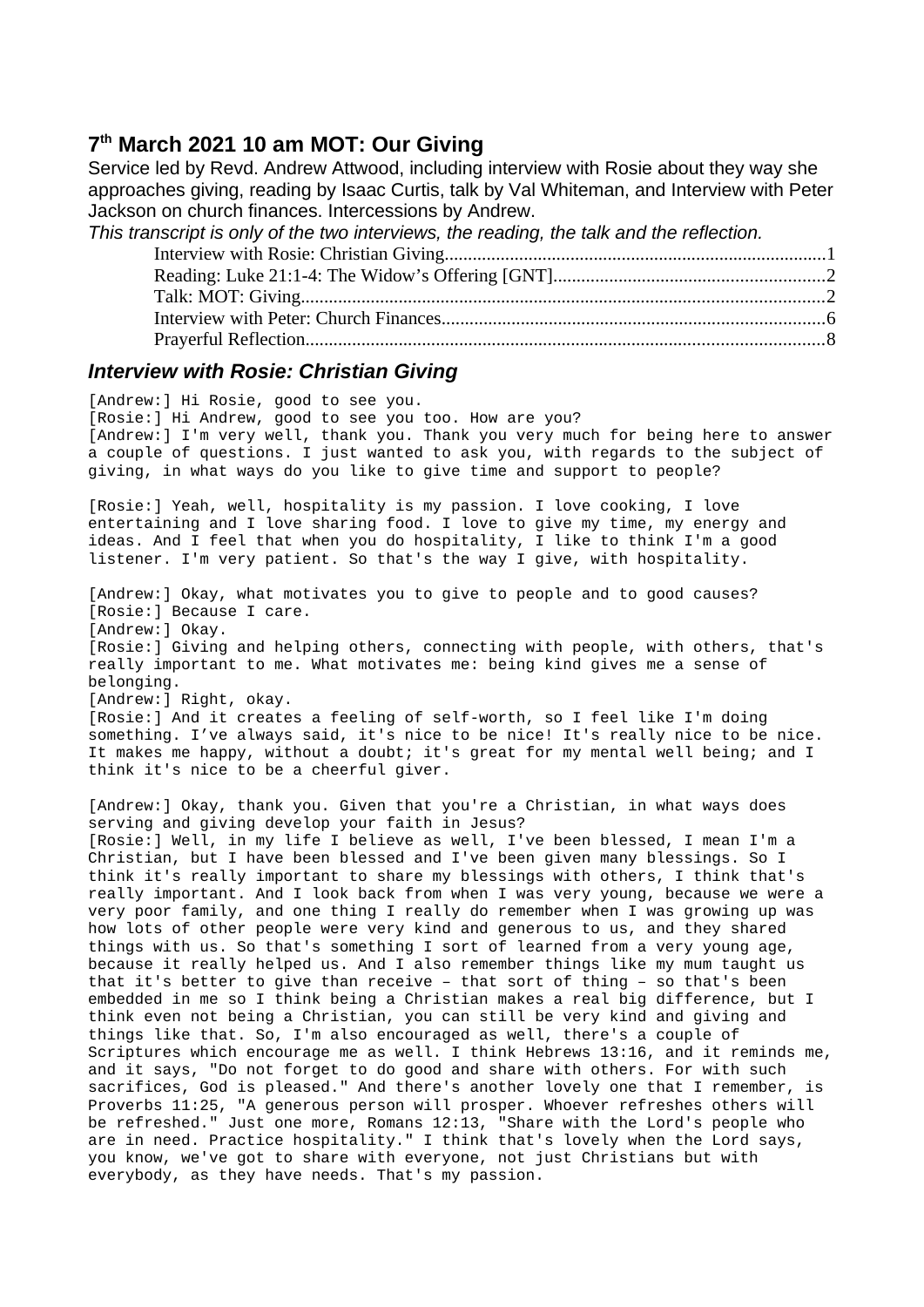[Andrew:] Thank you, Rosie and thank you for all that you do. Thank you for answering my questions.

[Rosie:] You're welcome. Thank you. Bye bye.

### <span id="page-1-1"></span>*Reading: Luke 21:1-4: The Widow's Offering [GNT]*

1 Jesus looked around and saw rich people dropping their gifts in the Temple treasury, 2 and he also saw a very poor widow dropping in two little copper coins. 3 He said, "I tell you that this poor widow put in more than all the others. 4 For the others offered their gifts from what they had to spare of their riches; but she, poor as she is, gave all she had to live on."

# <span id="page-1-0"></span>*Talk: MOT: Giving*

[Andrew:] That's great. Thank you, Isaac and Rosie for that. I'm just going to pray now for Val, so she can speak to us. Lord Jesus, we thank you for all the different contributions for today but right now I pray for your Holy Spirit to rest on Val, so that she can guide us into the subject of giving and open up the Scriptures to us. In Jesus' name, Amen.

[Val:] Amen.

I don't know about you but I always dread these talks. Because if you aren't careful, what people hear is the sort of begging for money that we get almost daily through the letterbox or on the internet: everyone's on the scrounge for money for worthy causes and we all tend to feel very guilty when we ignore them. And then we get cross that so many people are asking for our hard-earned

cash. And it's true you can't give everything to everyone. In all this I say it's very important that God gave us intellects to use, and we need to be very careful to think about these things. Now one of the reasons, I think, that this talk is much more uncomfortable than the MOTs we've already heard on Bible reading or prayer, is it tends to show us really uncomfortably where our trust really lies. So today, I want to go back a couple of steps and think about this from a Biblical perspective. Why is it so important that there are 2,172





texts about giving in the Bible[1](#page-1-2). I have to say, so says Google, I haven't counted them and nor, you will be pleased to know, will we be looking at all of them. So right from the start, in the Law, God made it absolutely clear to people that giving wasn't an add-on: that it's an absolute essential, and it seems to be the two things mainly:

Firstly, there are people like the Levites and the priests whom God appoints to serve Him, first in the Tabernacle and ultimately in the Temple.

20 The LORD said to Aaron, 'You will have no inheritance in their land, nor will you have any share among them; I am your share and your inheritance among the Israelites.

21 'I give to the Levites all the tithes in Israel as their inheritance in return for the work they do while serving at the tent of meeting.  $2^2$  $2^2$ 

The only work they do is serving God, so they need provision. God therefore establishes that there are people we need to support so that they can serve us.

<span id="page-1-2"></span><sup>1</sup><https://www.thevinechurch.com/sermons/pastor-aaron-dowds-generosity-revolution/>

<span id="page-1-3"></span><sup>2</sup> Numbers 18:20-21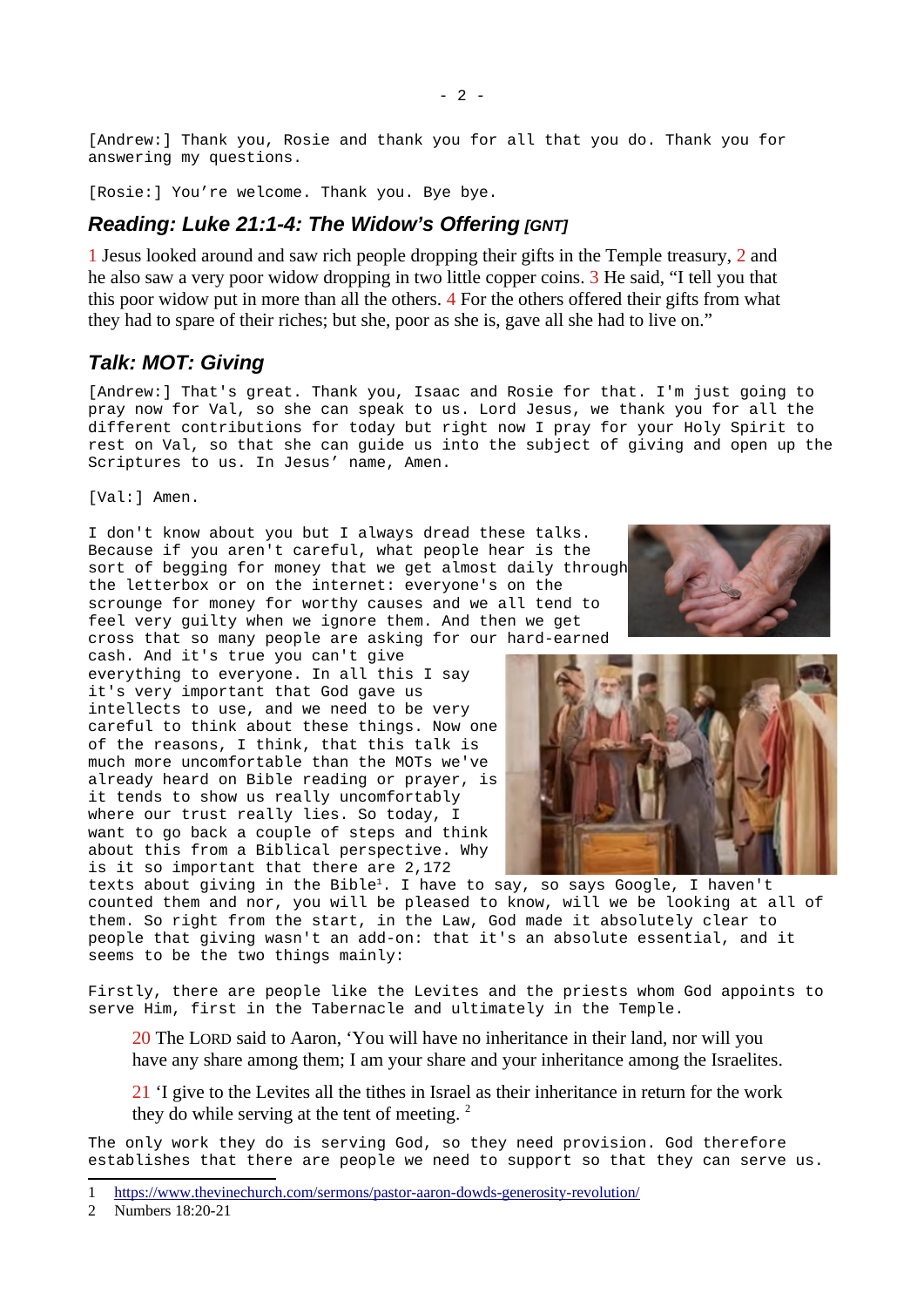And incidentally, how we discern who they should be is something totally different, but also vital. You don't just make your own decision that you want to have an easy life doing nothing but being paid by the church.

Another thing that I realised as I was doing this: did you realise that even Jesus' ministry was supported by giving? It says in Luke<sup>[3](#page-2-0)</sup>,

1 After this, Jesus travelled about from one town and village to another, proclaiming the good news of the kingdom of God. The Twelve were with him, 2 and also some women who had been cured of evil spirits and diseases: Mary (called Magdalene) from whom seven demons had come out; 3 Joanna the wife of Chuza, the manager of Herod's household; Susanna; and many others.

(and this is the important bit)

These women were helping to support them out of their own means.

Paul wasn't always supported by the church. You remember in Corinthians he makes it clear that he earned his keep there as a tentmaker, and was not a burden on the infant church there. But when he was with the Philippians, he accepted their support. He says,

14 Yet it was good of you to share in my troubles. 15 Moreover, as you Philippians know, in the early days of your acquaintance with the gospel, when I set out from Macedonia, not one church shared with me in the matter of giving and receiving, except you only; 16 for even when I was in Thessalonica, you sent me aid more than once when I was in need.

Paul also makes it absolutely clear that financial support doesn't mean that you buy the leader's influence and opinion. And you see that the Philippines give not when they're asked to, but because they perceive a need and they fulfil it. And that's another really important principle, I think.

The second reason that God shows for giving, is there will always be people within the community who can't manage, who will be dependent. And there are lots of texts about giving support to the widows and orphans: two groups which in Biblical times have no power and no ability to work for themselves. And I think we can put in our own 'widows and orphans' group, you don't need to be restricted just to them. And this isn't charity, this isn't giving because we want to feel good about it, but it's an injunction from God to give them what they need, by right. Sadly, like us, the people of God in the Old Testament frequently get it wrong. Isaiah 1 says, 'I'm fed up with your burnt offerings and sacrifices,' says God,

- 16 'Wash and make yourselves clean. Take your evil deeds out of my sight; stop doing wrong.
- 17 Learn to do right; seek justice. Defend the oppressed. Take up the cause of the fatherless; plead the case of the widow.'

You have to give support to those who can't.

<span id="page-2-0"></span>Let's take it a step back even further. The children of Israel, according to the prophets of Jesus, had come to think that they were giving out of the goodness of their hearts, because they were good, they were blessed by God, and they had enough to give. And both the prophets and Jesus make clear that this absolutely isn't so. Fundamental to all giving (and this is the basis) is the fact that God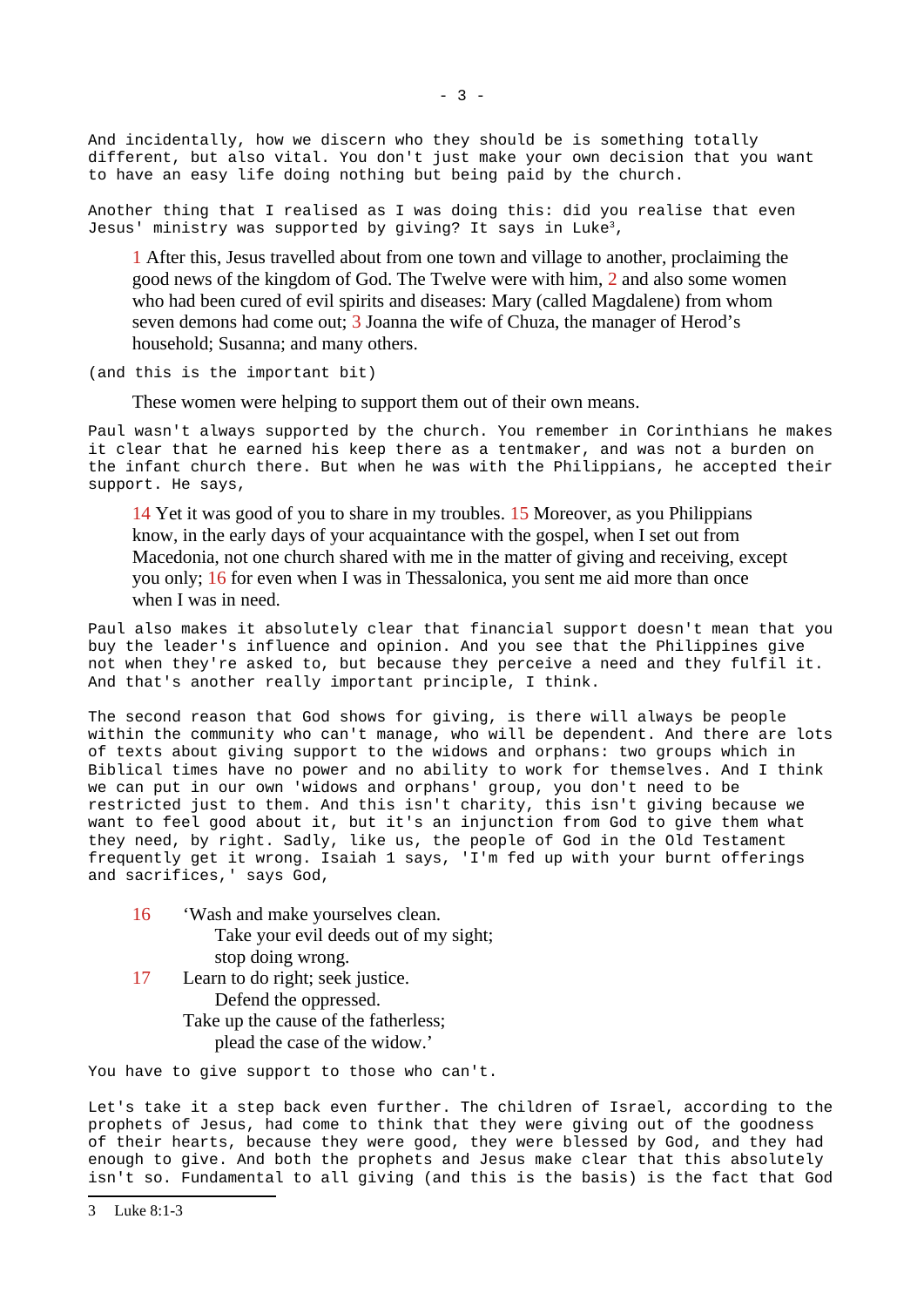gives us everything, as Andrew has already said. He created us with talents and abilities. The fallen world means that there are those of us who struggle, but most of us, we are the fortunate ones: we've been created by a God whom we've come to know as our loving Father, who lavishes gifts on us, so it follows that everything we have comes from God, even all that hard-earned money. David says<sup>[4](#page-3-0)</sup>, as he collects material to help Solomon built the temple,

14 'But who am I, and who are my people, that we should be able to give as generously as this? Everything comes from you, and we have given you only what comes from your hand.'

However generous we are with our goods, time, talents and money, we're only giving back to God what he's given to us. And so it's an attitude of mind that we should have rather than of purse. Do we really think that God has given everything? Truly? If we did, what difference would it make to us? I've always had a secure job: I worked as a teacher all my life, and I admire tremendously those people who don't have secure jobs, who decide that they want to work for God full-time, and who depend on other people for a living. So I asked a friend from my daughter's church, who works both for the church and for a charity, and so lives, as we would say, by faith, what it felt to rely on God for everything, and this is what she said.

"I think that there's no such thing as some Christians who live by faith and some who don't. We're all dependent on God to provide our needs, whether that's through a salaried job, or through a team of financial supporters. In many ways, the salaried job is more financially precarious because it's allor-nothing. If you get made redundant, you lose 100% of your income, whereas if some of my supporters dropped out, it only makes a small difference and I'm able to make up the shortfall by inviting people to join my team. It's extremely unlikely that all of my 51 financial supporters would stop giving at the same time. I'm also reassured by the fact that all money is God's money and not ours. If God wants to fund that particular ministry he will. He is the Creator and ruler of the universe. So he's perfectly capable of doing some transfers between bank accounts in the body of Christ.

"I've always taken seriously the challenge to be a cheerful and generous giver myself. And I've really come to experience the truth, that it's more blessed to give than to receive. I feel like I can't expect others to give sacrificially if I'm not doing that myself."

What she says is surprising in some ways. Did you realise that God provides all your needs in the way she says? She quotes from Paul in Corinthians<sup>[5](#page-3-1)</sup>,

Each of you should give what you have decided in your heart to give, not reluctantly or under compulsion, for God loves a cheerful giver.

What we give or don't give is up to us.

So, at last, how about *our* giving? Let's look at the passage we read. To remind you, Jesus is watching people putting money into the 13 trumpet-shaped offering boxes, each one saying above it where the money was going to go. A poor widow comes and she gives two Lepta [λεπτὰ], the smallest Jewish coin in circulation. Two ha'pennies. Can you imagine the response from the people watching? "Wow, that'll go a long way!" Yet, Jesus says that her gift was over and above all the other gifts in generosity. She gave all she had. They kept quite a lot for themselves and gave the surplus.

<sup>(</sup>I like that bit!)

<span id="page-3-0"></span><sup>4</sup> in 2 Chronicles 29:14

<span id="page-3-1"></span><sup>5</sup> 2 Corinthians 9:7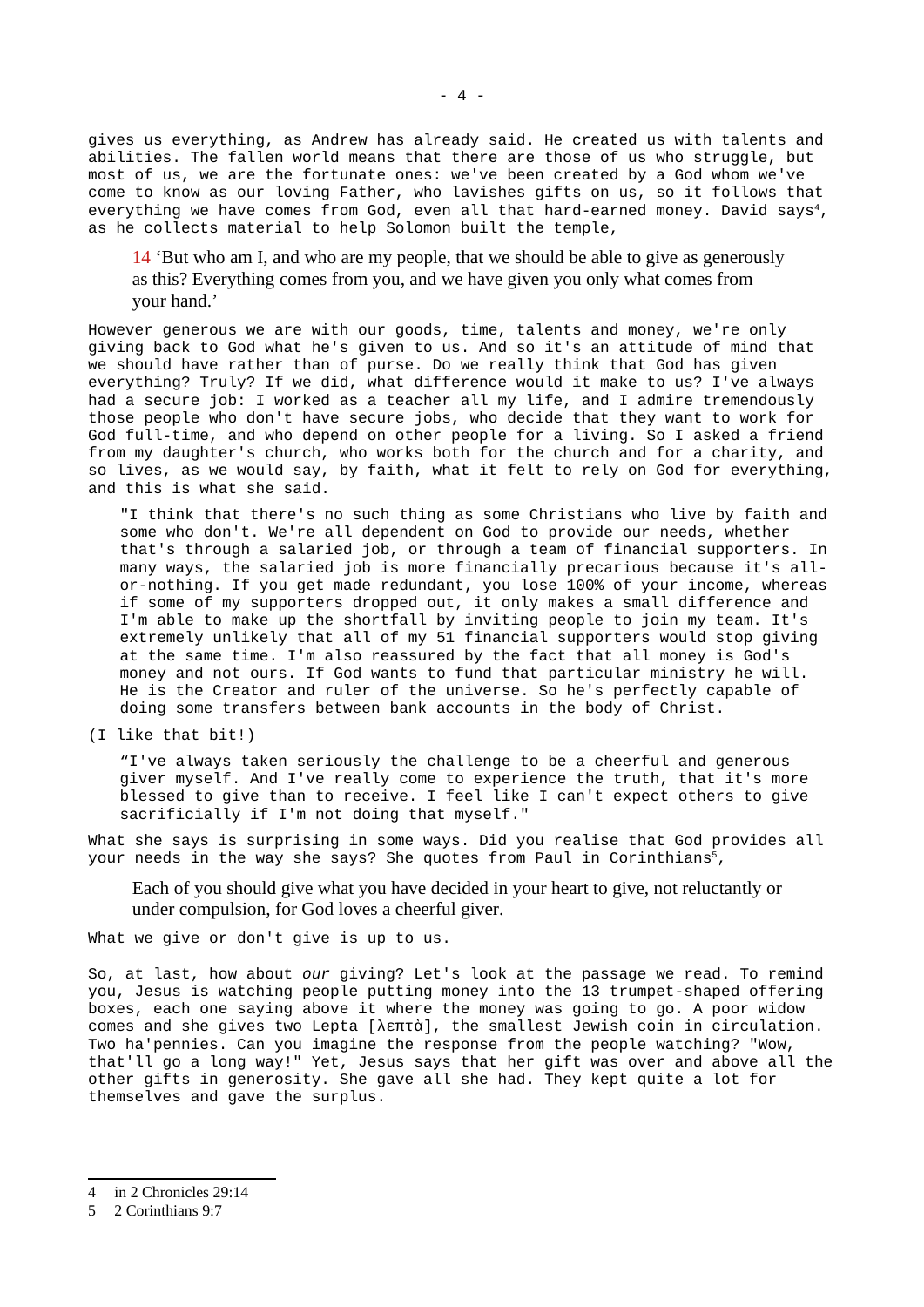It's of a piece with what Jesus says about the attitudes of religious people. And given that we are religious people, it ought to give us pause. Think about some of the other things that Jesus says to us<sup> $6$ </sup>,

'Woe to you, teachers of the law and Pharisees, you hypocrites! You give a tenth of your spices – mint, dill and cumin. But you have neglected the more important matters of the law – justice, mercy and faithfulness. You should have practised the latter, without neglecting the former.'

So, again, Jesus is saying, it's an attitude of mind. Yes, yes, yes! Give, give generously! But also think about how and why you give. You're not giving because you're better than anybody else, you're giving because God has blessed you.

So how should we give? Again, Jesus says<sup>[7](#page-4-1)</sup>,

2 'So when you give to the needy, do not announce it with trumpets, as the hypocrites do in the synagogues and on the streets, to be honoured by others. Truly I tell you, they have received their reward in full. 3 But when you give to the needy, do not let your left hand know what your right hand is doing, 4 so that your giving may be in secret. Then your Father, who sees what is done in secret, will reward you.'

Again, it comes back to attitude. If we truly believe that God gives us everything, then we should be open-handed to Him. What you give, how much, and where to, is your decision and yours alone. No-one else apart from God should know. Yet the basic principles remain: God's grace to us is limitless: He gives and gives. And as his children, so should we. It's not so much how much we give that defines us, it's how much we keep for ourselves. Paul says,

the love of money is a root of all kinds of evil

in 1 Timothy<sup>[8](#page-4-2)</sup>. And that's a problem for us, as it was in Paul's day. James in his Epistle<sup>[9](#page-4-3)</sup> upbraids the Christians of his day. And I think this is really telling for us:

15 If a brother or sister is ill-clad and in lack of daily food, 16 and one of you says to them, "Go in peace, be warmed and filled," without giving them the things needed for the body, what does it profit?

How can we be blessed and see other people who are not? God doesn't withhold His blessing, nor should we. John Wesley famously said that the last part of a man's conversion is his wallet. He also said, "Earn all you can, save all you can, give all you can."

I feel that this difficult year has been a time of rebalancing and looking at where we are with God. There are always times when we should be thinking about where we are with Him. For me it's been a time to think about how much of me really belongs to Him. He seems to say, "So, give me the keys to the attic and to the basement of your life. And by the way, also to that little cupboard under the stairs where the mess is stored." Everything belongs to Him, including the bank files and the filing cabinets. A final reminder, then, that God gives with open hands, grace on grace. We have responsibilities to our brothers and sisters in Christ, and we are defined by what we keep, not by what we give. So let's end with David's words<sup>[10](#page-4-4)</sup>, which we often use at the time of the Offertory. You might like to say them with me.

- <span id="page-4-1"></span>7 Matthew 6:2-4
- <span id="page-4-2"></span>8 1 Timothy 6:10

<span id="page-4-0"></span><sup>6</sup> Matthew 23:23

<span id="page-4-3"></span><sup>9</sup> James 2:15-16 [RSV]

<span id="page-4-4"></span><sup>10</sup> in 1 Chronicles 29:11 [NIVUK] and verse 14 [NRSV]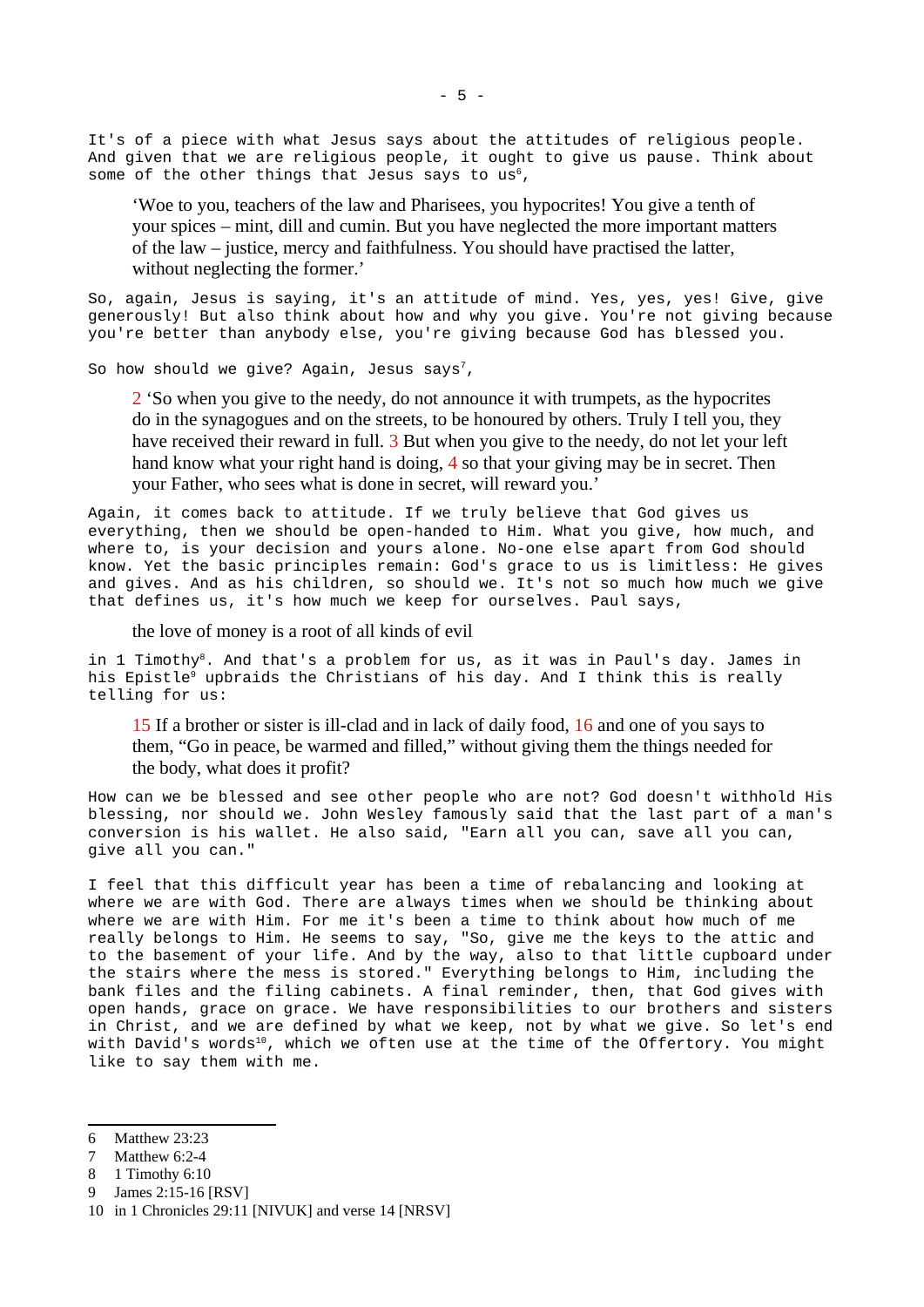- 11 Yours, LORD, is the greatness and the power and the glory and the majesty and the splendour, for everything in heaven and earth is yours.
- 14 … and of your own have we given you.

Amen.

#### <span id="page-5-0"></span>*Interview with Peter: Church Finances*

And now we listen to Peter Jackson, our treasurer.

[Andrew:] Hi Peter, how are you?

[Peter:] Very fine, thank you very much.

[Andrew:] Good. I just wanted to use this time to ask you a few questions and we can have a bit of a conversation about the subject of giving, and particularly that angle of generosity, and I just wondered, we've talked about this before, why do you think we have a privilege of being generous? Tell me what your thoughts are.

[Peter:] Okay. Couple of things really, Andrew. I think, really, our generosity has been one of the many ways in which we can respond to our generous God. He clearly unconditionally loves and cares for us. And you know what? As well, we are amongst the wealthiest 2% of the global population, we've been incredibly blessed, and part of our Christian faith is using that blessing to bless others in turn. Our giving should reflect God's care for the whole of His creation. That means people, and the rest of the whole natural world. But also, you know, our generosity is part of our spiritual journey, our talents and resources can do a lot when they're active; and I think as human beings, we resource what we believe in. You know what? We just cannot outgive God, however hard we try. [Andrew:] I think that's true, it's an amazing thing to remember.

So, what would you say, though, is the Scriptural basis for generosity? [Peter:] Okay, I don't want to say too much here, other than to mention that there are 272 verses of the Bible relating to belief, 372 verses about prayer, 714 verses on love and incredibly 2,161 on giving<sup>[11](#page-5-1)</sup>. I didn't sit down and count those, I did find it from somewhere. I just think those are some incredible numbers to bear in mind.

[Andrew:] Wow. Over 2,000 on giving: that's absolutely phenomenal. Given that this subject is to do with us as a local church, could you give us a bit of a summary on how you think St John's Church finances are looking at the moment? [Peter:] Sure, of course, I'd be very happy to do that, Andrew. Since 2018 we've been slowly recovering from a very non-sustainable financial position. And when I say non-sustainable, we were in not a very good shape. We have challenged costs from our existing providers such as the insurance, utilities, heat, light, communications and building services. In that time we've managed to reduce the cost on a recurring basis, by between £8,000 and £10,000 a year, that represents ongoing savings of around 10% of our variable cost base. That's £40,000 to £50,000 over a five-year period, which is quite significant, I believe. Our regular monthly income from donors by standing order has been robust during the COVID crisis: there has been a decline of around 8%. Collections from 2020 were around 40% of the 2019 levels. This is due primarily I believe, to having no services during most of the year. Hall income is of course down significantly. Besides the savings on the cost base we have had savings in 2020 as mainly the utilities and services we paid for have been at far lower levels, such as heating and cleaning. You know what, Andrew? Well, you do know this, but it's worth remembering that we didn't furlough any staff, and I've valued the way that the staff that we do have have adapted to the new working practices during COVID.

<span id="page-5-1"></span><sup>11</sup><https://slideplayer.com/slide/4528116/>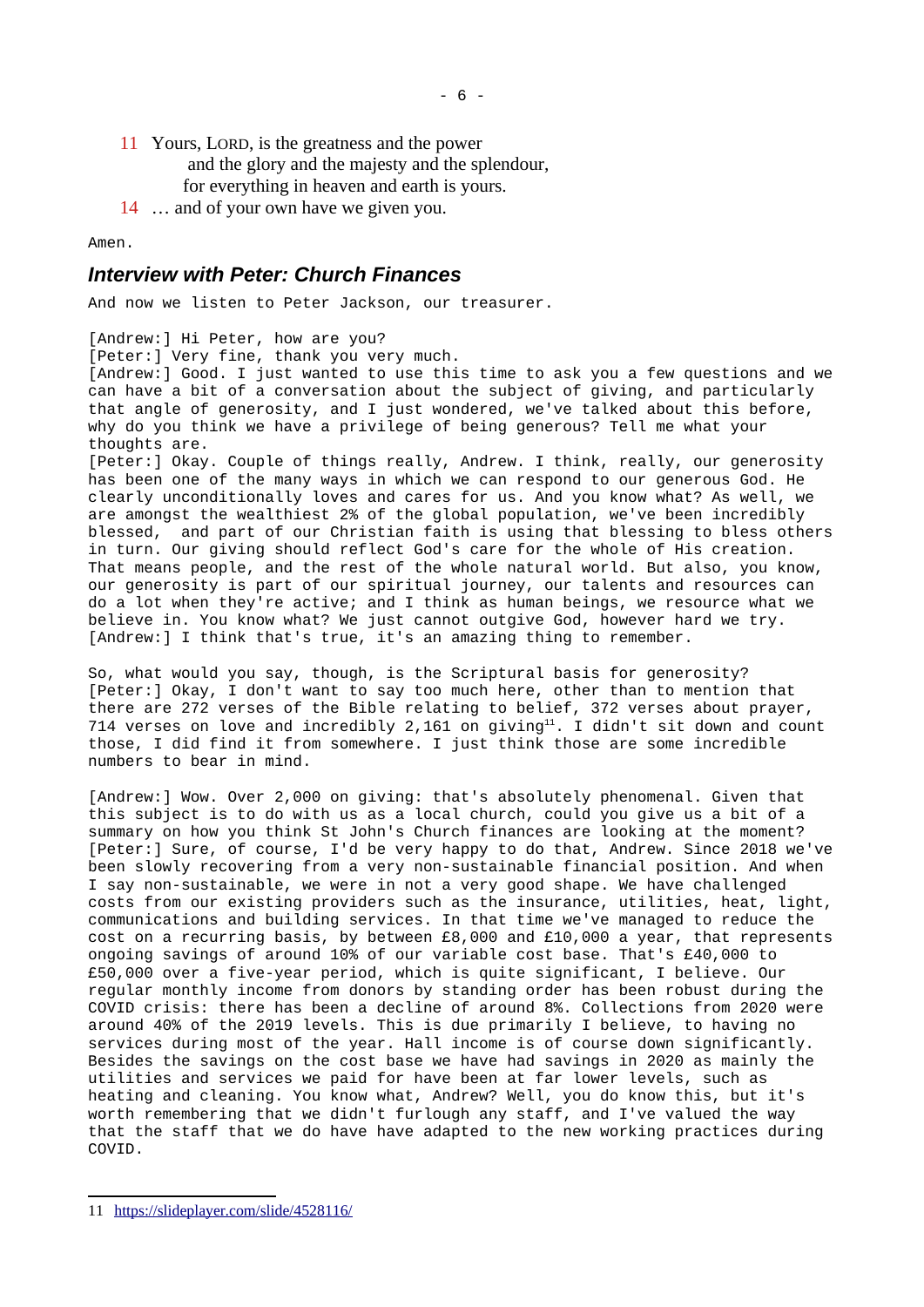[Andrew:] That's very interesting. We've had a lot to adjust to, but it's helpful to have a summary of where we are now.

Given all of that, where do you think the major challenges will be for church finances, looking into the future over the next, say, five years or so? [Peter:] Sure. Well I think one of the prime things that will be determining what the new normal is, there's been so much disruption in everything we've be very used to over the COVID year, but you know what? So far we've been quite immune to many of the financial consequences of the COVID crisis. Attrition of our monthly donations has been due primarily to leavers and movers. If we assume the crisis diminishes during 2021, we don't yet know what sort of short-term economic consequences there will be. The furlough scheme will eventually end and many businesses and individuals' incomes I'm sure will be impacted. I think the impact on individuals could be quite significant, which will of course impact the church finances. And of course there's one thing that we really do need to bear in mind and that's demographics. It's clear that we're all getting older, and as many of our donors approach retirement their donation levels will probably be impacted. And I really think we need to think about how we can backfill some of those gaps that we will inevitably see over the coming years. [Andrew:] OK. I think it is important to start thinking about demographics, you're right.

In the meantime, though, I wonder if you could give me some positive examples where you can see generosity making a positive difference? [Peter:] Of course, I'd be very happy to do that, Andrew. So I guess many of you probably know that besides being the treasurer of St. John's, I have been the treasurer of Kenilworth Uyogo Friendship Link for a number of years. As far as I can determine, St John's has generously supported this charity in its work to provide medical and educational support to Uyogo in Tanzania over the 40 years since this charity was set up with John Radford as a driving influence. In 2020 we partnered with Richard Dickson, Mayor of Kenilworth for a town-wide appeal to purchase bicycles to assist girls at the recently opened secondary school to travel safely each day from their home to school. Some girls will get to 36 kilometres each day, and risked dangers that we can't imagine. As a result of the generosity of people in Kenilworth, on the 16th of February, 66 brand new bikes were delivered to 66 enthusiastic girls. This will make an amazing difference to those girls' lives, opening up opportunities to study and achieve education will literally transform their lives. We aim to fund another 50 bikes before Richard's Mayoral duties are over, but I think this is just a demonstration of how the generosity of people in Kenilworth has made a difference or will make a difference to the lives of girls in Uyogo. So I think that's a really exciting example. [Andrew:] Wonderful.

[Peter:] Another example I've got is, you know, one of the major outgoings in St John's is the Diocesan Quota, otherwise known as the Parish Share. This is our contribution to the costs of ministry and community support to the diocese. There are over 15,000 worshipping adults and contact with 2,500 children in the diocese. There are 243 churches, 101 vicars, 15 chaplains and 200 other clergy. The annual diocesan budget is

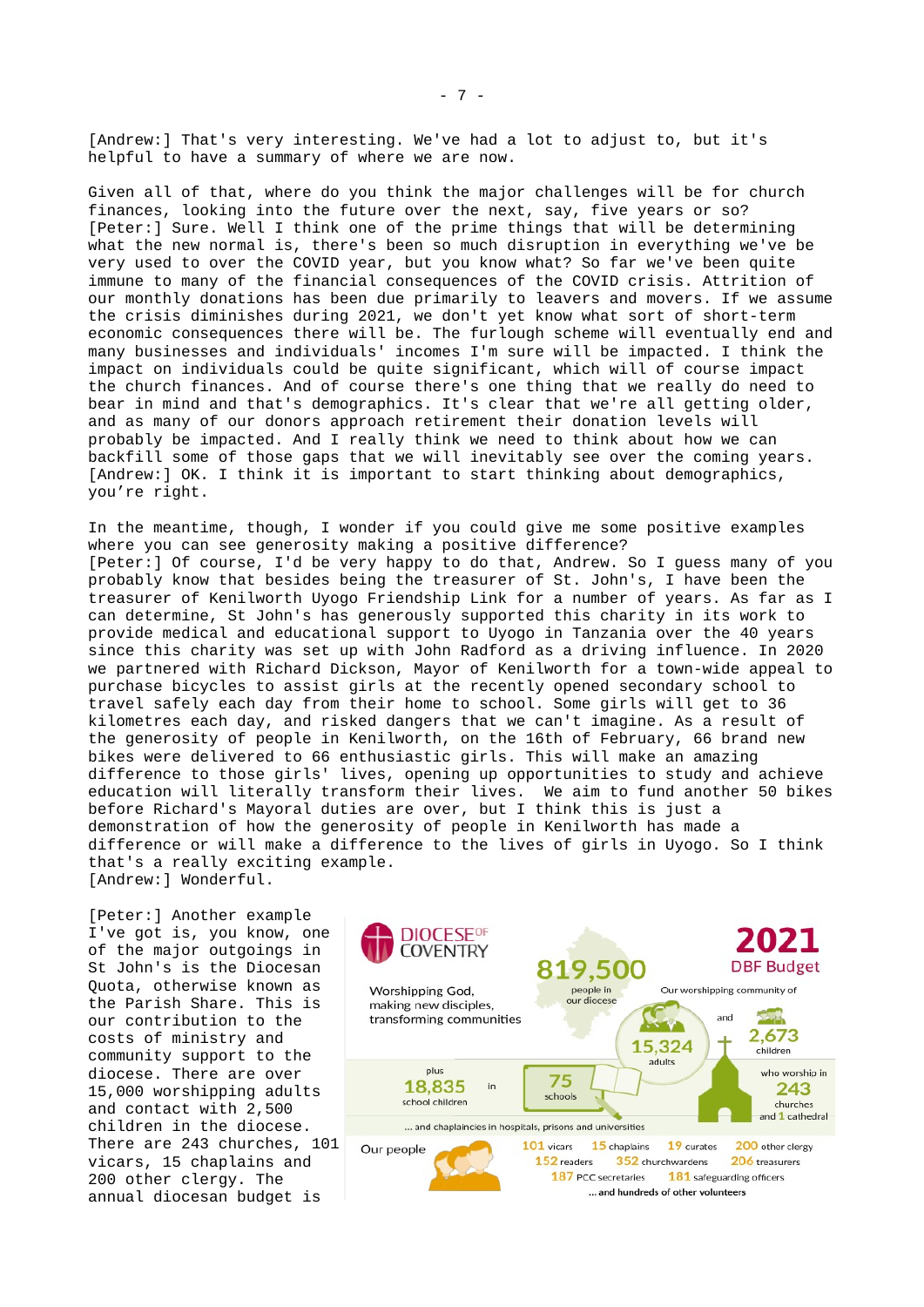around £9.1 million, which is an average of £600 per worshipping adult each year. Around 60% of the diocesan outgoings are resourced from Diocesan Quota, with most of the remainder being funded from investments and other income. We can be proud at St. John's that our contributions to the Diocesan Quota fully meet our average share of the diocesan cost. This means that the diocese can use other sources of income to support and subsidise other parishes and projects in places that are not as privileged as we are. I think this is a privilege, not a burden.

[Andrew:] I think that's really heartening.

[Peter:] Yeah. And then finally Andrew, you know we're beneficiaries of St. John's of the vision and generosity of previous generations. For example, St. John's from when it was first built through many changes in its distant and recent history. I believe firmly that it's our responsibility to create a legacy to ensure the mission of the church and its community is well-resourced for those who come after us, so they can benefit as we have done. [Andrew:] That's superb. Really good helpful examples there.

I wonder, Peter, perhaps to finish with, if there were any other resources, any other things we could look at to help us with our thinking about generosity. [Peter:] You know, as I've thought and prayed through this whole subject over the last few weeks, you know, I've been mindful of a video that is on YouTube about Mizoram, 'A Handful of Rice'<sup>[12](#page-7-1)</sup>, a real inspiration is the way that the generosity of people in Mizoram have just developed some generosity amongst themselves and, you know, sort of just the way they live. Also, I've found four Bible studies on stewardship which comes from the Diocese of Southwark. It's entitled '*God's Generosity: Our Response*'. I think that's well worth looking at, especially for home groups that may be looking for some study themes. And also if you can get hold of the main March 2020 edition of the *Christianity* magazine, there are reports of interviews entitled 'How I Spend It'. These are interviews with four Christians discussing what they do with their money.

[Andrew:] That's all really helpful. Thank you. [Peter:] No thank you, thank you, Andrew and everyone for the opportunity to share some of these thoughts. Of course, if anyone has any questions or comments, they can contact me by the treasurer's email address available on the church website.

You know, we do face challenging times but let's remember how privileged we all are. Thank you Andrew. [Andrew:] Thank you ever so much, Peter. That was really helpful. Thanks. Good to speak to you. [Peter:] And you too. Thank you. Have a great day everybody. Bye.

### <span id="page-7-0"></span>*Prayerful Reflection*

[Andrew:] Thank you, that was really great stuff from both Val and Peter. I'm aware that there's a lot of information there to process, so I thought we would just have a minute of quiet, just to let some of that information settle in our hearts, so let's just be still.

Let's turn our attention to the presence of God with us. Let's continue to pray.

Father God, we've heard a lot of examples from Scripture, and even from recent experience locally as to how money is important. Father, I want to thank you for the many people who already give to this local church, Lord. Thank You for the generosity that already is. And I want to pray, Lord, for Your blessing on all the different people who contribute financially and

<span id="page-7-1"></span><sup>12</sup> [https://www.youtube.com/watch?v=Z\\_\\_tqQXiKD8](https://www.youtube.com/watch?v=Z__tqQXiKD8)